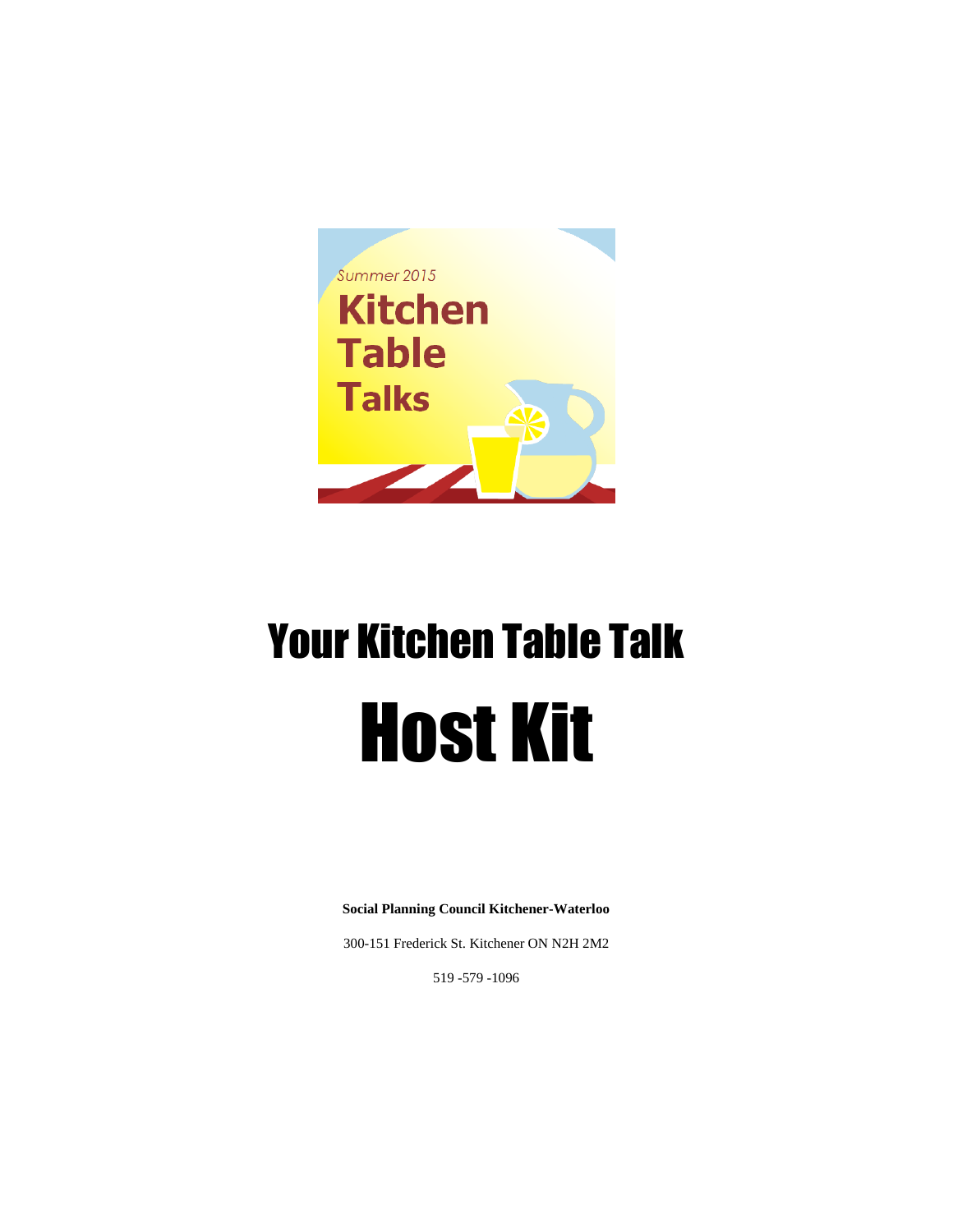# **Background**

In a little over a year, Ontario has gone through both a provincial and a municipal election and we are now gearing up for the federal election this fall. Oftentimes people look at elections as being very removed from their day to day lives and do not make a connection between public policies and practices (including taxation and spending) and the environment and opportunities that people can access. The Social Planning Council has engaged local discussions on topics of what we need as a community to support all people to live lives of dignity and equity. During the 2014 municipal elections, we identified key topics important to people's day to day lives: strong neighbourhoods, poverty elimination and access to information have been selected for continued exploration. To further this conversation, we are organizing informal discussions to look more closely at decent lives and strong neighbourhoods.

#### *Purpose*

The Social Planning Council of Kitchener-Waterloo is facilitating a number of informal small group meetings throughout July and August, called Kitchener Table Talks (KTTs), with the intention of engaging community members who may not usually take part in public forums. The focus of these meetings is on what makes for a 'decent' life and how neighbourhoods provide an environment to support everyone to live a decent life. The KTTs will also explore people's ideas of what could be done to strengthen neighbourhoods to be more supportive of everyone.

#### *Timeframe*

- July-September Kitchen Table Talks
- August September– Compile data
- October Report to community

## **Overview of Kitchen Table Talks (KTT)**

#### *Description*

- a KTT is an informal group meeting of 8-12 participants from diverse backgrounds
- a host invites participants, and provides appropriate space and refreshments
- the Social Planning Council of KW provides facilitator/recorder teams

the participants answer a series of questions guided by the facilitator, and a recorder documents the discussion

#### *Purpose*

- to listen to participants' experiences and ideas
- to gather information that will be used to inform actions regarding the provincial election
- to create an environment that encourages people from diverse backgrounds to participate and find common ground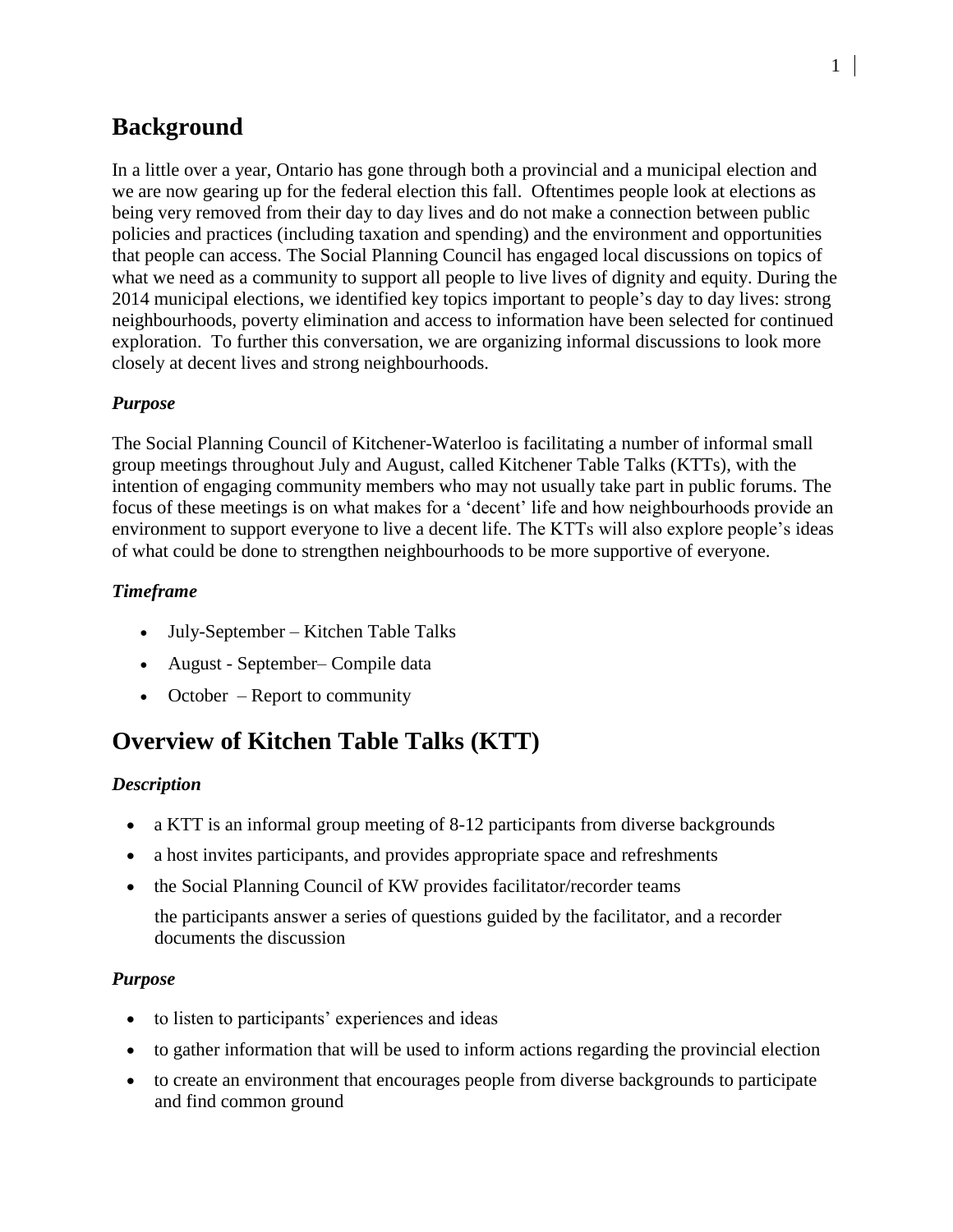#### *Host Checklist (see detailed checklist on page 6)*

- $\checkmark$  plan a time, date and place that works for you—book a time to hold your session with (call 519-579-1096 or email ktt@waterlooregion.org)
- $\checkmark$  invite 8-12 people try to choose people who reflect the diversity of the community. These could be people in your own neighbourhood or people in your wider social network: aim for different life experiences and priorities (see Page 4 for suggestions of who to invite).
- $\checkmark$  notify project staff of any participant needs, e.g. childcare or travel costs to participate
- $\checkmark$  plan and provide simple refreshments

#### *What the Project Team Provides*

- $\checkmark$  facilitator/recorder team
- $\checkmark$  participant handouts
- $\checkmark$  supplies—name tags, pads, pencils
- $\checkmark$  participant profile form
- $\checkmark$  participant evaluation form
- $\checkmark$  reimbursement for simple refreshments (except alcohol) and assistance for participants to take part

#### *Sample Kitchen Table Talk Meeting*

#### *Before the Meeting*

- project team arrives 30 minutes prior to start of meeting to set up
- host shows project team meeting space and spot allocated for computer set up (table or desk with outlet close by)
- host greets participants upon arrival
- participants fill out nametags
- host distributes pencils and forms
- participants fill out forms (consent and profile) provided by facilitator (15 min)
- host introduces the facilitator/recorder team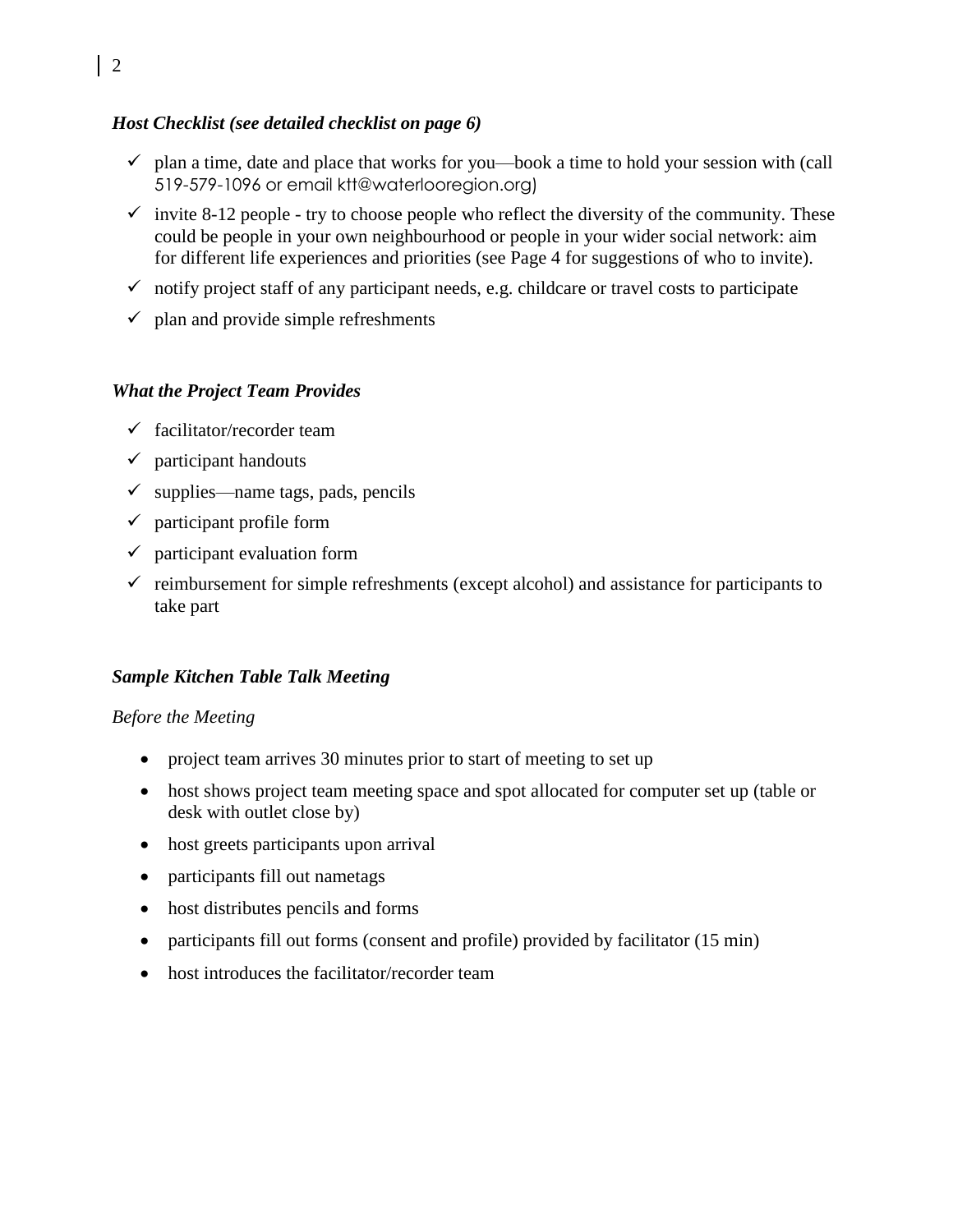*Sample meeting agenda*

| Date: ________________    | Time: _______________                        |  |
|---------------------------|----------------------------------------------|--|
|                           |                                              |  |
|                           | <b>Meeting Agenda</b>                        |  |
| welcome and introductions |                                              |  |
| overview of project       |                                              |  |
| meeting objectives        |                                              |  |
|                           | overview of purpose and structure of meeting |  |
| facilitated discussion    |                                              |  |
| close the discussion      |                                              |  |
| • review objectives       |                                              |  |
| evaluation                |                                              |  |
| close meeting             |                                              |  |

#### *After the Meeting*

- project team gathers supplies, forms and equipment
- at a later date, host will review the notes from the session to ensure all input was captured
- hosts will receive a copy of the final report upon request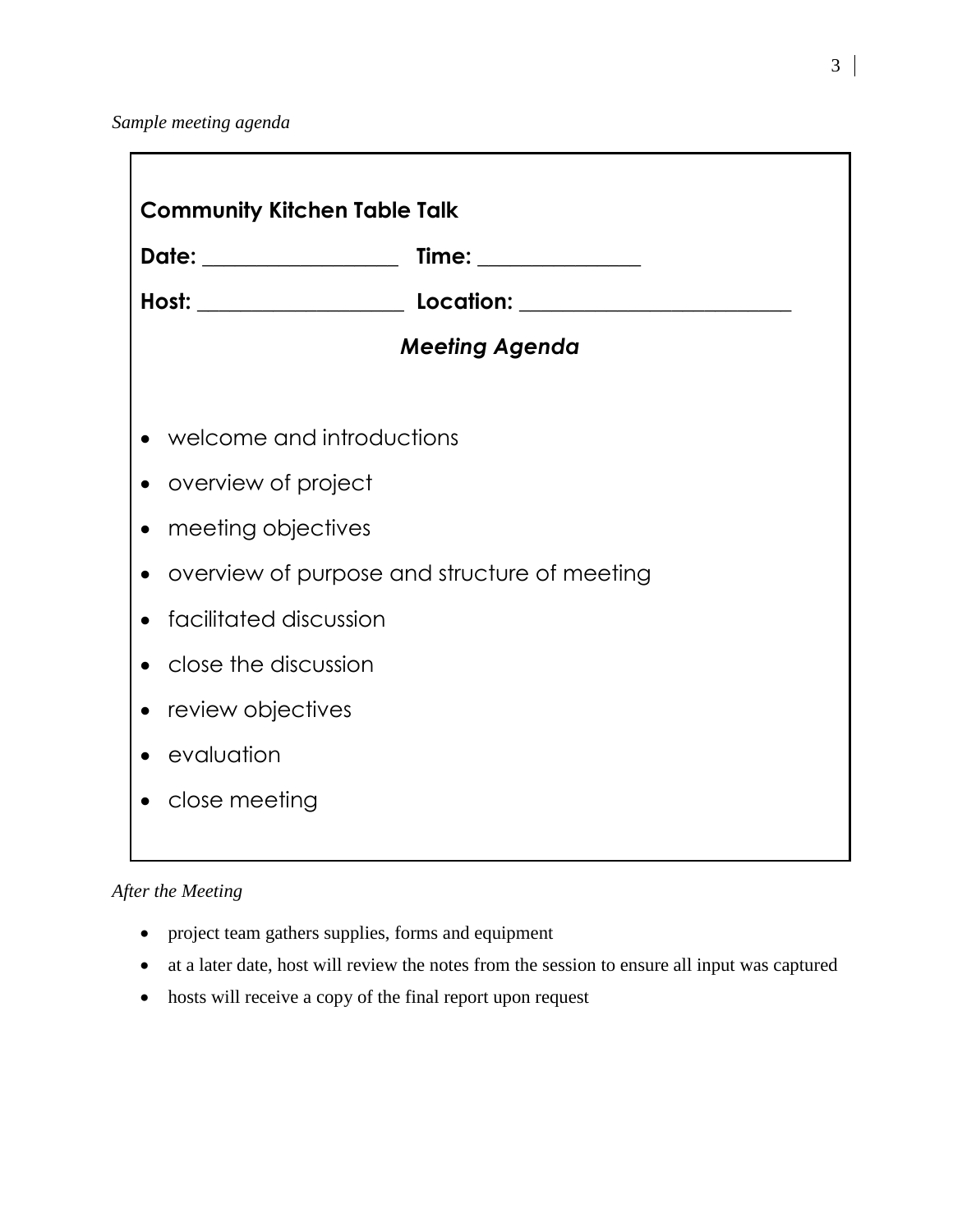#### *Reflecting Diversity*

The Kitchen Table Talks are an opportunity for diverse members of the community to participate. Your neighbourhood and the K-W community are rich with people from different walks of life. Plan to invite 8-12 people that reflect that diversity. In order to hold a conversation which features a variety of experiences and ideas, you might consider the following characteristics when deciding who to invite:

- gender
- cultural background
- Canadian newcomer and/or English as a second language
- teachers/academics
- seniors
- university/college students
- persons with disabilities
- labour force (in labour force/not in labour force)
- professionals
- workers in different areas— e.g. retail, commercial, manufacturing
- having varied income levels
- renters and home owners
- different faith backgrounds
- religious leaders
- citizen leaders
- business leaders
- political leaders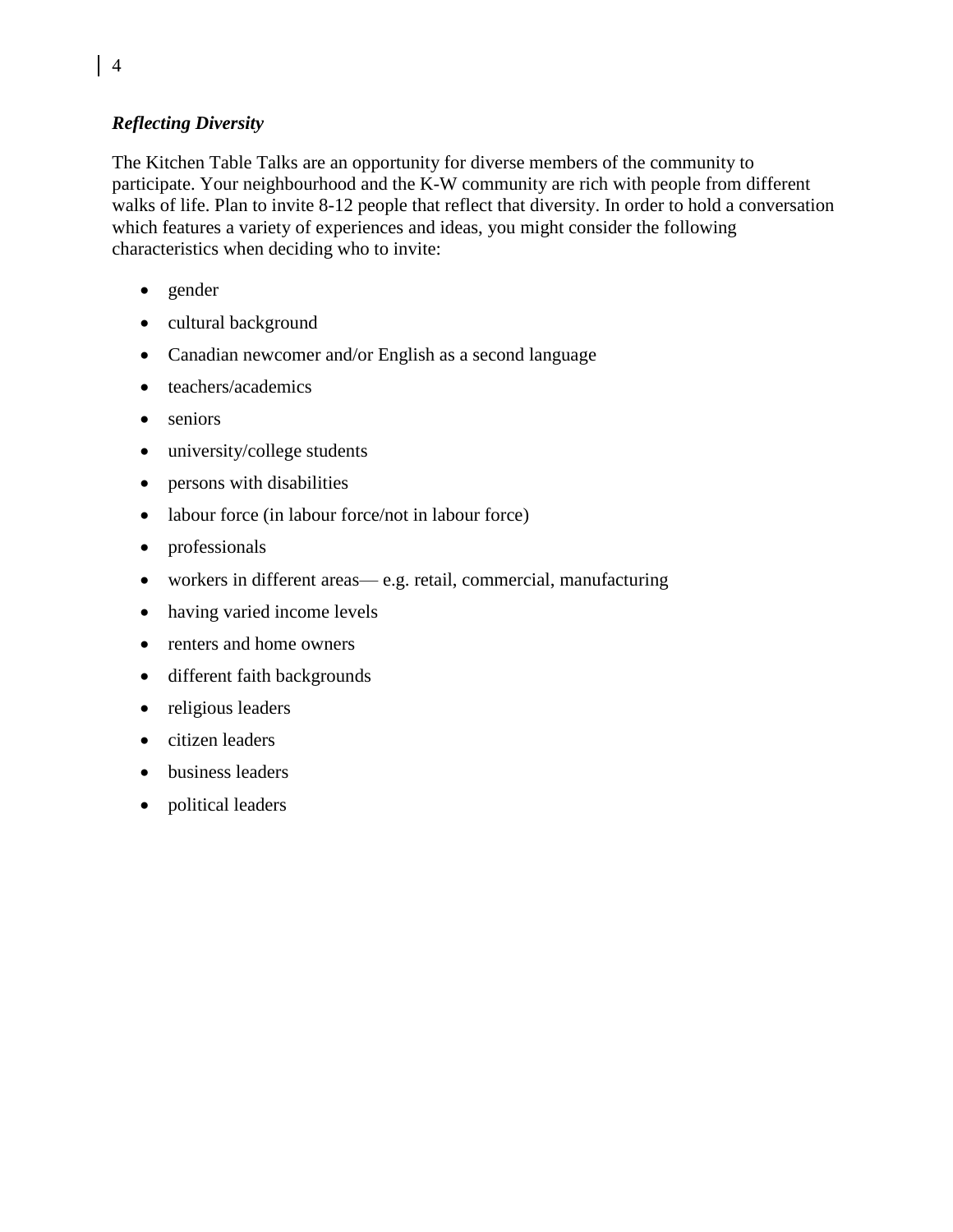

# **Host Checklist**

- $\Box$  plan a time, date and place that works for you and participants book three hours – project staff will need set up and clean up time
- □ contact the Social Planning Counicil (519-579-1096 Ext. \*3006 or email [ktt@waterlooregion.org\)](mailto:ktt@waterlooregion.org) and book a facilitator/recorder team
- $\Box$  invite people you know who reflect the diversity of the community--aim for 8-12 people
- $\Box$  give those you invite an outline of the meeting time, date and location (approximately 3 hours) and a brief description of the nature of the discussion we hope to have with them. This can be done by conversations or by providing a flyer – an electronic copy is included here, paper copies will be provided by request
- □ notify project staff if any participant needs assistance e.g. childcare or travel costs to participate
- $\Box$  provide space for the gathering if help is needed, contact project staff
	- o provide space (desk or table) for a laptop computer to be set up to record meeting notes
- □ plan and provide simple refreshments (suggestions—coffee/tea, water, juice, cookies or fruit). Keep receipts and submit to project team for reimbursement at the end of meeting (reminder: we cannot reimburse for alcohol)

### *My Participants*

|     | Invited | Status (call back, confirmed etc) |
|-----|---------|-----------------------------------|
| 1.  |         |                                   |
| 2.  |         |                                   |
| 3.  |         |                                   |
| 4.  |         |                                   |
| 5.  |         |                                   |
| 6.  |         |                                   |
| 7.  |         |                                   |
| 8.  |         |                                   |
| 9.  |         |                                   |
| 10. |         |                                   |